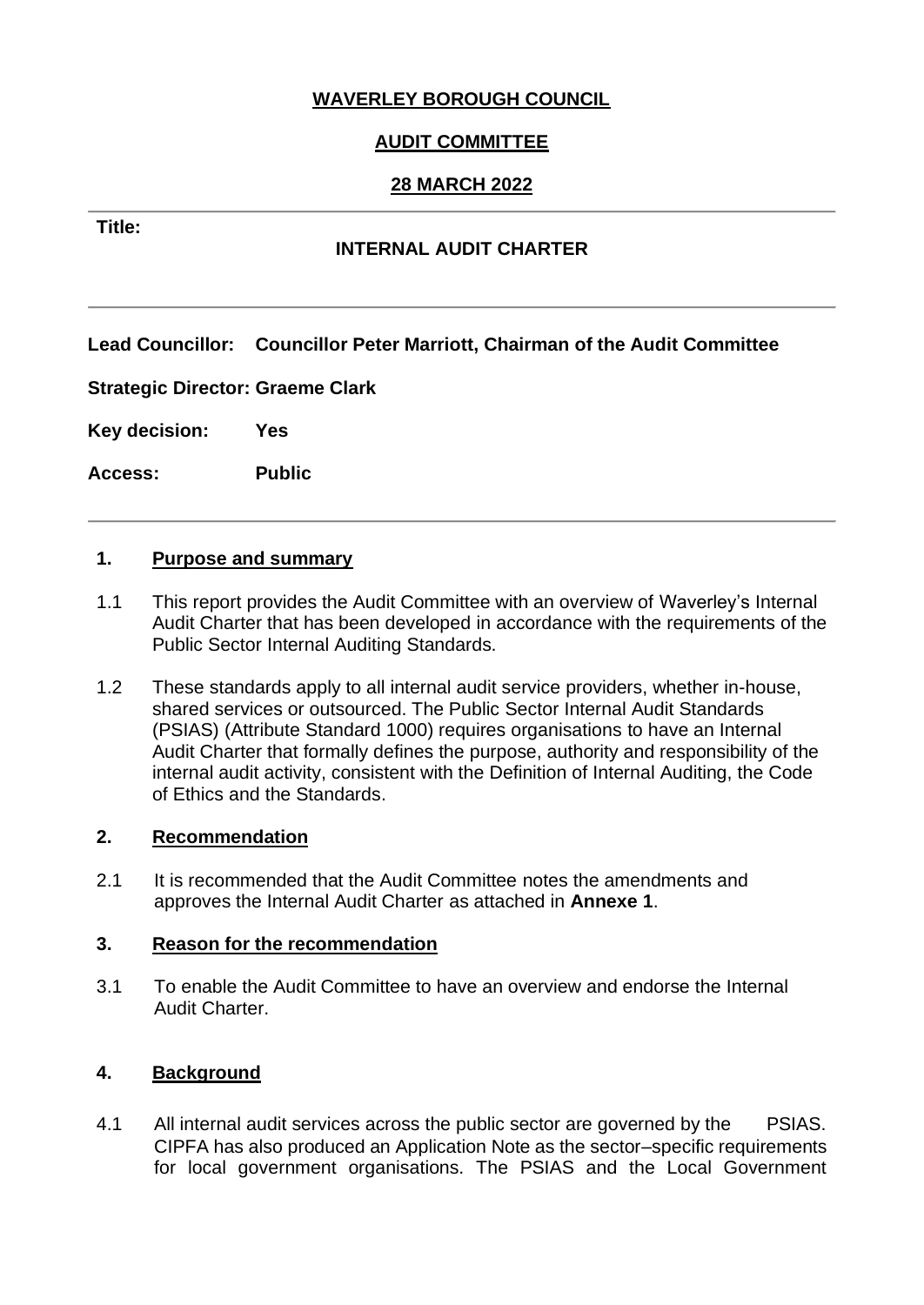Application Note together supersede the 2006 CIPFA Code of Practice for Internal Audit in Local Government in the UK.

- 4.2 The objectives of PSIAS are to:
	- Define the nature of internal auditing within the UK Public Sector
	- Set basic principles for carrying out internal audit in the UK public sector
	- Establish a framework for providing internal audit services, which add value to the organisation, leading to improved organisational processes and operations;
	- Establish the basis for the evaluation of internal audit performance and to drive improvement planning.
- 4.3 The foundations of PSIAS are not fundamentally different to those adhered to under the CIPFA Code of practice and require an internal audit charter that defines the purpose, authority and responsibility of the internal audit activity, with clear definitions of those fulfilling responsibilities of the 'board' (The Audit Committee) and 'senior management' (Management Board). The proposed Internal Audit Charter, which meets the requirements set out in PSIAS, is attached at Annexe 1 for consideration.
- 4.4 The Internal Audit Charter must be reviewed periodically (as a minimum annually) by the 'Chief Audit Executive' (Internal Audit Manager) and presented to the Audit Committee.

## **5. Relationship to the Corporate Strategy and Service Plan**

5.1 A financially sound Waverley, with infrastructure and services fit for the future.

#### **6. Implications of decision**

## 6.1 **Resource (Finance, procurement, staffing, IT)**

There are no specific current financial implications from this report, however, any changes in the Public Sector Internal Auditing Standards could result in the revision of the charter and the revision of the service delivery provision.

#### 6.2 **Risk management**

Defining the purpose, authority and responsibility of the internal activity with clear definitions minimises the risk of misunderstandings as to the role of internal audit.

## 6.3 **Legal**

The Council must have arrangements in place to adhere to the public sector internal auditing standards and any guidance provided by CIPFA, Chartered Institute Public Sector Financial Accountants

#### 6.4 **Equality, diversity and inclusion**

There are no direct equality, diversity or inclusion implications in this report. Equality impact assessments are carried out when necessary across the council